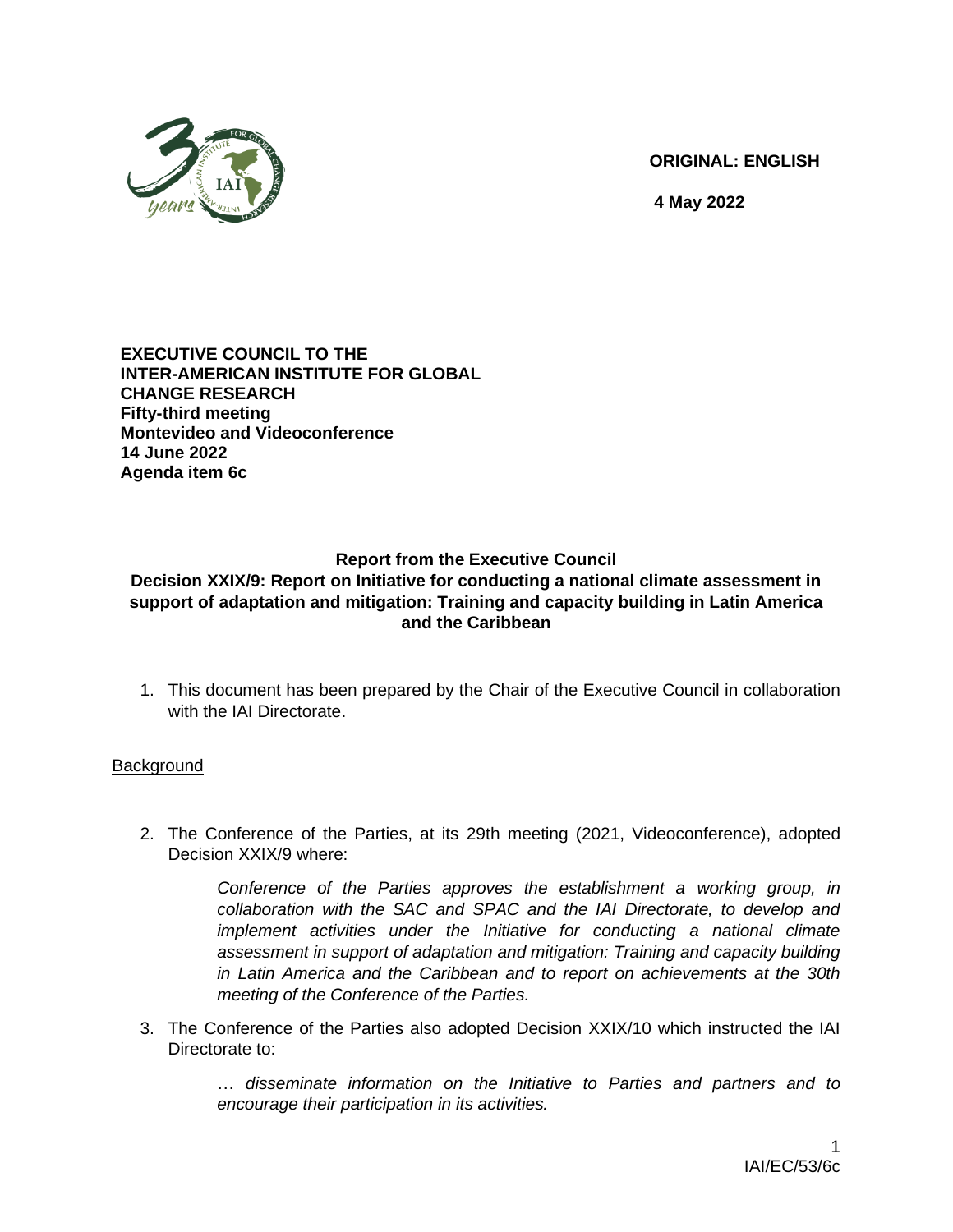The Initiative for conducting a national climate assessment in support of adaptation and mitigation: Training and capacity building in Latin America and the Caribbean

- 4. This innovative Initiative is supported by United States agencies coordinated by the United States Global Change Research Program (USGCRP) and several Latin American and Caribbean (LAC) countries involved in AmeriGEO, in partnership with the IAI.
- 5. The goal of this initiative is to provide opportunities for partnerships to strengthen climate risk assessments that support local and regional decision making to help communities mitigate and adapt to climate change impacts. The Initiative plans to bring together researchers (e.g., IPCC assessment authors), decision makers and experts with experience in the mechanics of designing and carrying out such assessments and users of the risk assessments.
- 6. The Initiative would seek to leverage the efforts of those countries in LAC that have initiated relevant work (such as a national climate assessment, regional climate modeling and forest monitoring) to contribute their lessons learned and offer their expertise in the training series. The proposed activities would help participants to expand their knowledge while fostering meaningful connections.
- 7. The Initiative is at early stages of development, currently focused on planning, scoping, and partnership building. Financial support through seed grants may be made available to participants requiring assistance. The IAI Directorate has offered to assist the USGCRP in the administration of the grants.
- 8. Following discussions with the Chair of the Executive Council regarding the possible role of the IAI in support of the Initiative, the Directorate issued notification IAIUYDIR/2021/027 on 23 November 2021 inviting Parties and the Science Advisory Committee (SAC) and the Science-Policy Advisory Committee (SPAC) to participate in a working group per Decision XXIX/29.
- 9. At the time of writing, Brazil, Chile, Colombia, Jamaica, Mexico, Panama, Peru and a member of the SAC joined the Working Group.
- 10. On 2 February 2022, members of the working group were requested to complete a questionnaire to allow for the compilation of information on the level of knowledge held and work achieved relevant to the objectives of the Initiative. The Directorate received a 71% response rate. The responses where compiled and submitted to the Chair of the Executive Council.
- 11. On 8 March 2022, the Chair of the Executive Council and the IAI Directorate participated in a meeting of the Coordination Working Group of AmeriGEO where the Initiative was discussed and the IAI introduced. Agreement was reached with AmeriGEO to coordinate activities with the IAI Directorate and to share the results of the questionnaire.